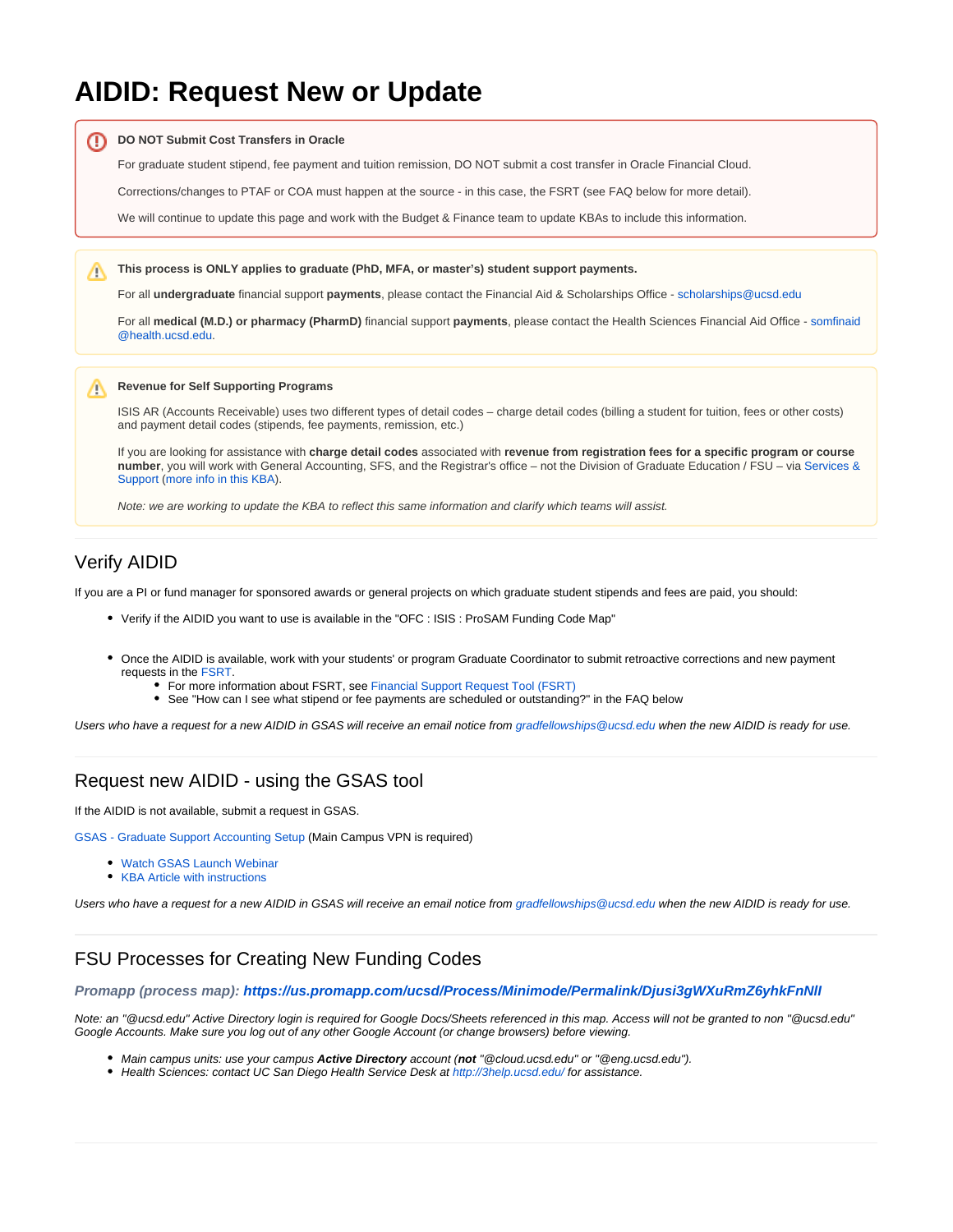## Why are detail codes and AIDIDs needed when we have project-tasks or chart strings in OFC?

Each system in the chain used to process graduate student stipend and fee payments requires a unique funding code, with different attributes specific to that system. We cannot enter OFC POETAF or chart strings directly into any of these systems - so each system's unique funding code must be created in the source system, and mapped to the others in the chain.

## Can I submit my own detail code directly to General Accounting?

**No.** While the detail code request is available to all in the support portal, please **do not** submit your own request for a detail code (assuming you intend to use that detail code to pay graduate stipend or fees).

- To create a new detail code, it is necessary to map the OFC funding string to the old IFOPAL format via "faux index", which allows for a translation between ISIS : OFC (ISIS cannot be reconfigured to accept project or chart strings). This process is not available to our campus partners.
- Next, the detail code must then be mapped to ProSAM (aid definition "AIDID") and IAM (commitment definition "COMID") codes and loaded into the ProSAM modules - this process is not available to our campus partners.

FSU creates the faux index, detail code, AIDID and COMID as part of one internal process. Please see the "Request new AIDID" form above - and FSU will be in touch if we have questions regarding your request.

# Will I be notified when the requested AIDID is ready?

An email notification will go out to the person who submitted GSAS (as well as anyone you include in the email filed of GSAS) to request a new AIDID. **Plea se forward this information to any Graduate Coordinator, Fund Manager/Research Administrator or other administrative staff member who helps to support your program or individual student as needed.**

#### **Sample Email Template:**

From: gradfellowships@ucsd.edu Subj: Graduate Stipend/Fee Payments - AIDID (Funding Code) Ready

Hello -

You are receiving this email because you, or someone affiliated with your department/funding, requested a new AIDID (funding code) to pay graduate student stipends or fees (see table below).

Additional information and FAQ related to AIDID can be found here: [https://collab.ucsd.edu/x/FRW-Bw.](https://collab.ucsd.edu/x/FRW-Bw)

The above collab link includes a link to [a list of all AIDIDs which are currently ready for use](https://docs.google.com/spreadsheets/d/1I2RcYp_v7TCwt3K4OY5vm9t1C5Mb-GDla8ZuP7anCkk/edit?usp=drivesdk). Please note that we have not finished working through all requests for new AIDIDs; we will continue to notify departments as new AIDIDs become available.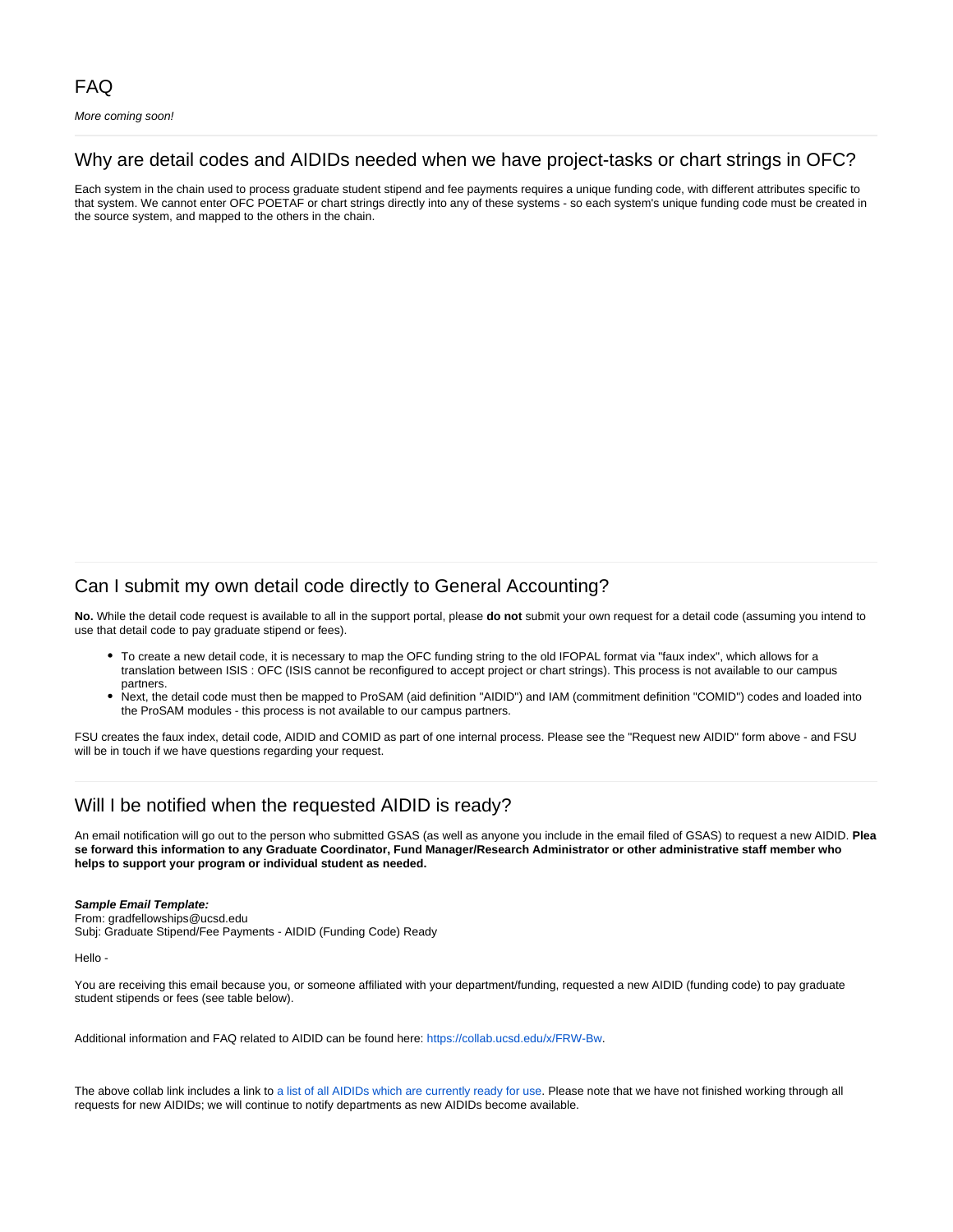Instructions for entering retroactive corrections for stipend or fee payments into the Financial Support Request Tool (FSRT) within the FSRT can be found here: [FSRT FAQ - retroactive funding changes](https://collab.ucsd.edu/display/GDCP/FAQ%3A+Financial+Support+Request+Tool#expand-HowdoIchangefundsourcesonapreviouslyenteredsupportrequestretroactivefundingchanges).

If you are not the person who will enter the corrections into the FSRT, please forward this information with the Graduate Coordinator or other staff personnel who will process the changes.

If you require further assistance, please respond directly to this email [\(gradfellowships@ucsd.edu\)](mailto:gradfellowships@ucsd.edu) or submit a ticket at [support.ucsd.edu/students](http://support.ucsd.edu/students) (in the \*More Specifically field, type "**Graduate Support Accounting Setup**". The \*About and \*Related to… fields will auto-populate).

Please do not email individual FSU staff members, as this will slow down our ability to track and respond to inquiries.

Thanks for your patience and understanding!

Financial Support Unit

Graduate Division

#### How can I see what stipend or fee payments are scheduled/pending?

Users with access to the [Financial Support Request Tool](https://collab.ucsd.edu/display/GDCP/Financial+Support+Request+Tool+Documentation) (FSRT) can download a limited report of stipend and fee payments that have been entered. This report will be limited to students in the department/program the user has access to.

Please see our [Financial Support Request Tool Documentation](https://collab.ucsd.edu/display/GDCP/Financial+Support+Request+Tool+Documentation) for instructions to [gain access to FSRT](https://docs.google.com/document/d/1rjlC4b44UnYF8pGgGaXK4RXgB1i0jKzzKxEdWPHKZvs/edit#bookmark=id.1jke2pgixgbv) and [run the report \(see "Fellowship Status"\).](https://docs.google.com/document/d/1rjlC4b44UnYF8pGgGaXK4RXgB1i0jKzzKxEdWPHKZvs/edit#bookmark=id.manw8ogoa74b)

Note: to map AIDIDs from the Fellowship Status report to project-task or chart string information, see also:

## How will reconverted projects be handled? I have already requested one and haven't heard back, what should I do?

The AIDID project team is working on this, and we'll send you more information ASAP. **In the meantime, please start working on the changes for all other projects, especially sponsored projects, as soon as possible.**

#### Why does GSAS show function 780 on my project/task?

In short, we do not override the function that is displayed on GSAS since the appropriate function for stipends is 780.

When it comes to posting to the ledger, you will see something slightly different if the project-task itself does not have a 780 function (at the moment we are not mandating that a 780 task be created). When stipends post to the General Ledger, it will post to the appropriate project but will post as a 780 function, regardless of the function that is associated with the project. However, when they post to PPM, they will post with the same function as is associated with the project. Essentially you will have a mismatch on the function code between GL and PPM for the stipends, with GL always displaying 780.

While we agree this is not ideal, it is also not a large risk at this time. We will continue to focus on/prioritize more urgent systemic issues, and hope to revisit this during the ESR-SIS design phases.

#### Can I submit a cost transfer to correct expenditures in OFC?

**No.** Users should not submit PPM cost transfer requests to manually move student support costs between projects. These transactions flow through multiple sub-ledgers (including ISIS AR and ProSAM), and must be corrected at the source to keep all sub-ledgers (and the general ledger) in agreement. Requests for funding or other retroactive changes must be submitted via the FSRT.

For additional information, please see [FAQ: Financial Support Request Tool](https://collab.ucsd.edu/display/GDCP/FAQ%3A+Financial+Support+Request+Tool) - under "How do I change fund sources on a previously entered support request (retroactive funding changes)?"

## AY2021 Stipends & Fees / AIDID Cleanup - Instructions

After a new AIDID has been created, Graduate Program staff with access to the [Financial Support Request Tool \(FSRT\)](https://collab.ucsd.edu/display/GDCP/Financial+Support+Request+Tool) need to submit the requests to retroactively correct the stipend or fee - instructions for doing so can be found here:

#### **Still need help? Attend upcoming office hours with FSU in August - Fridays, 9a-11a:**

- Zoom link: <https://ucsd.zoom.us/j/92957620255>
- Download .ics calendar file [click here](https://ucsd.zoom.us/meeting/tJYkcu6urDsoH9Fr8qUjNDYPr9UrUikvB7Dx/ics?icsToken=98tyKuCqpz4tHNaVshyCRowQHY_4KO7zpmJBgvp7jkf0Nip9RjrGJLt3IId2G87y)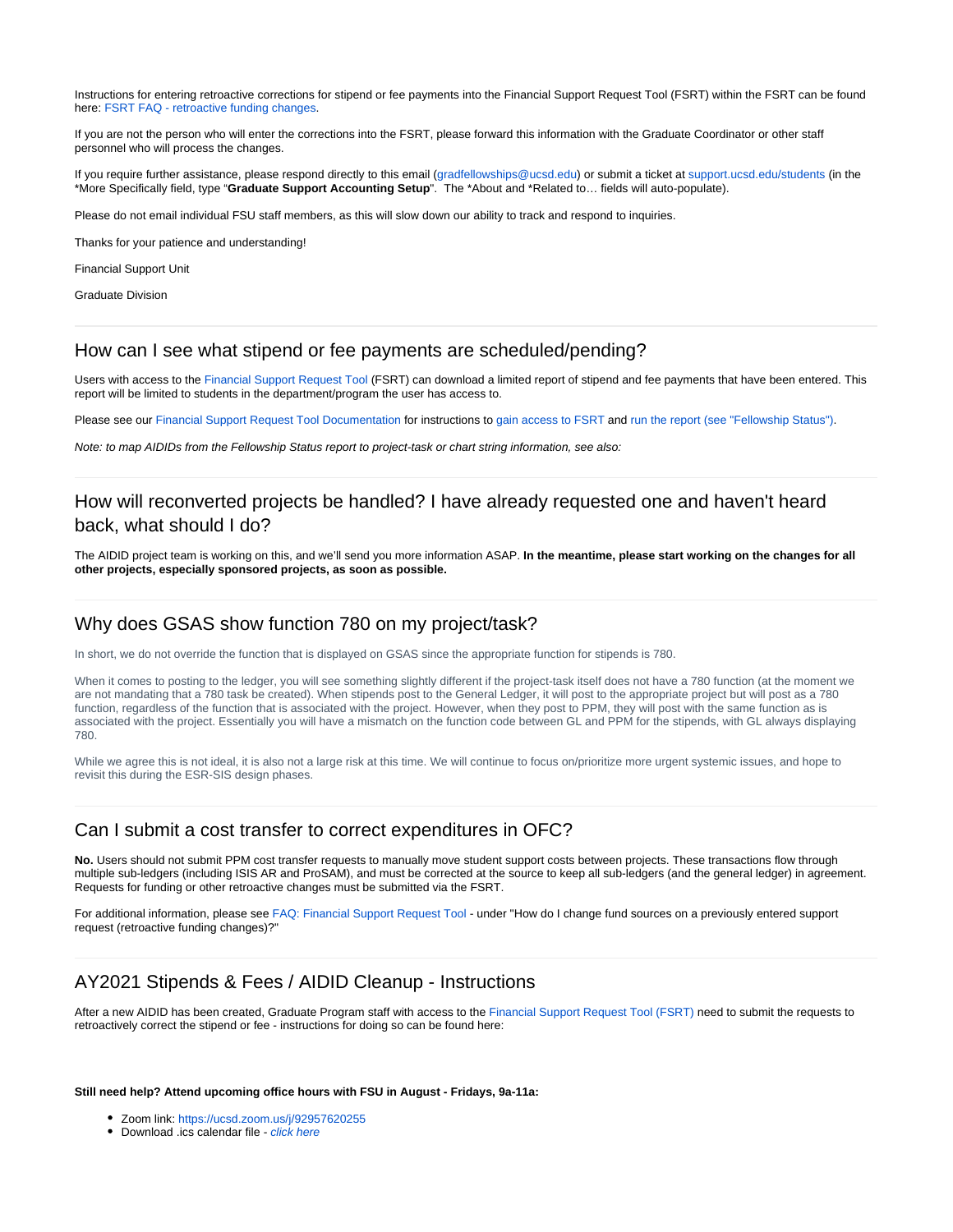## What if I've \*already\* submitted cost transfers, prior to receiving this guidance?

Coming soon!

#### What ledger date or period will retroactive changes post to?

Coming soon!

#### Why did graduate tuition payments post with an \*undergraduate\* account code in FY2021?

Coming soon!

#### Is a reconciliation report available for graduate stipends and fees?

Check out the **"UCSD-DSH General Ledger Panorama"** at [bah.ucsd.edu](http://bah.ucsd.edu). One of the tabs within the report in OFC is **"GL Details ISIS Reconciliation"**. The report returned has ISIS detail in the line description/reference fields, including PIDs.

The Graduate Division doesn't own/maintain this report, and the report owners are working on a KBA to post to the [Budget & Finance Knowledge Base](https://support.ucsd.edu/finance?id=kb_view) (Services & Support). In the interim, a draft version has been provided:

| How to run GL 20210708).docx |
|------------------------------|
|                              |
|                              |

Any requests for other enhancements/new reports can be submitted at [bah.ucsd.edu.](http://bah.ucsd.edu)

## What do I do if an award is ending soon?

#### **[Contact your OPAFS award accountant](https://blink.ucsd.edu/sponsor/BFS/divisions/opafs/accountantsearch.html) ASAP for individualized award guidance.**

For awards which have ended or will end soon (or those which have an upcoming reporting deadline), anticipated costs should be reported on the [Final](https://blink.ucsd.edu/research/managing-awards/award-administration/closeout.html)  [Expense Report \(FER\).](https://blink.ucsd.edu/research/managing-awards/award-administration/closeout.html) Financial staff and research administrators should work directly with graduate coordinators to identify students for whom corrections will be requested and should therefore be included on a FER.

It is not possible at this time to provide a complete report of pending corrections. Limited data will be made available via a shared spreadsheet to the extent possible, however, efforts to create the new funding codes in ISIS and ProSAM systems will take priority ahead of compiling and publishing this information.

Will Graduate FSU verify that stipends or fees are allowable on a requested fund source?